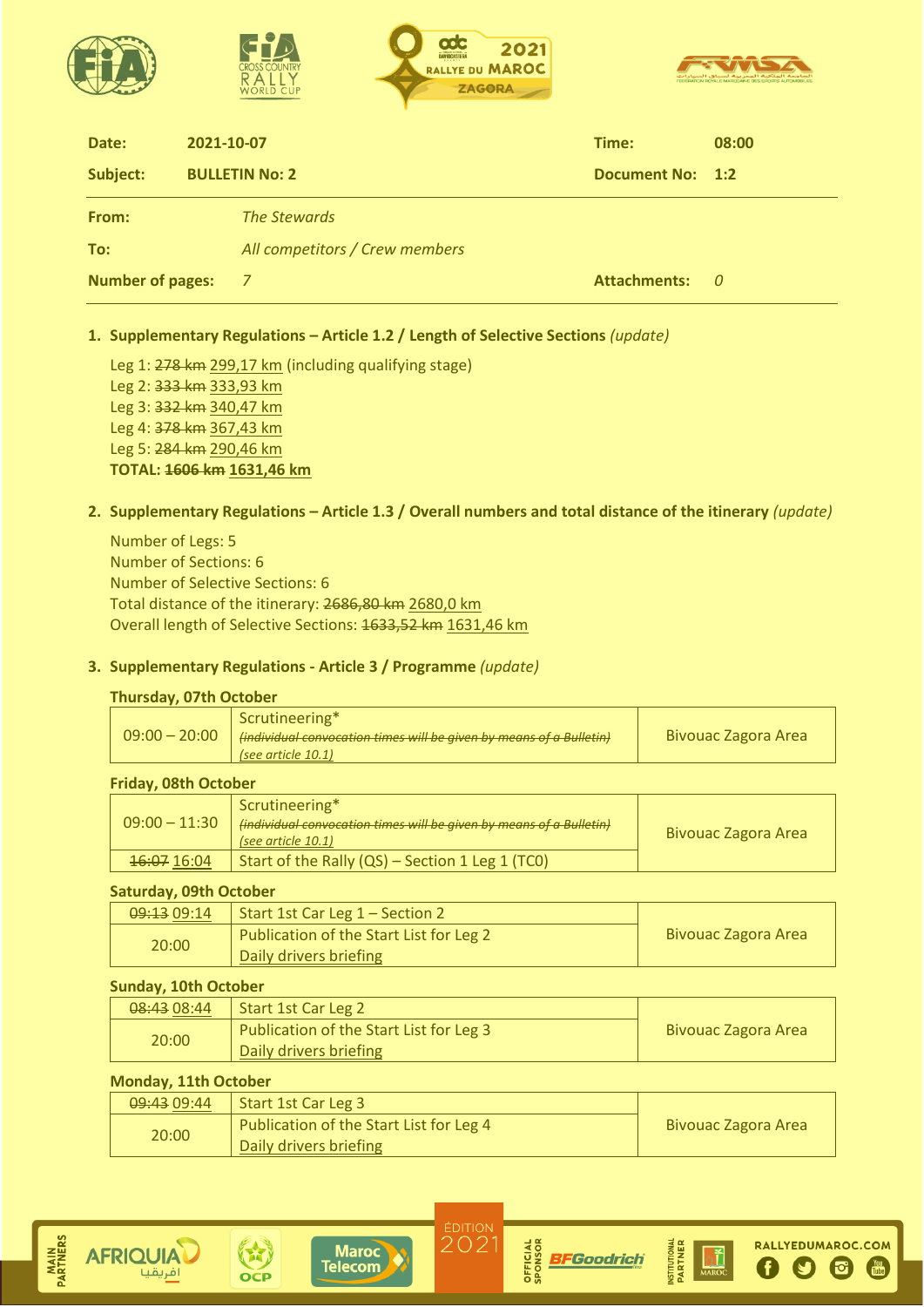







RALLYEDUMAROC.COM

 $\overline{6}$ 

### **Tuesday, 12th October**

| 08:58 08:59 | Start 1st Car Leg 4                     |                     |  |
|-------------|-----------------------------------------|---------------------|--|
| 20:00       | Publication of the Start List for Leg 5 | Bivouac Zagora Area |  |
|             | Daily drivers briefing                  |                     |  |
|             |                                         |                     |  |

#### **Wednesday, 13th October**

| <b><i>INCREASERY, ISLE OCLUBER</i></b> |                     |                     |  |  |
|----------------------------------------|---------------------|---------------------|--|--|
| <del>08:38</del> 08:44                 |                     |                     |  |  |
| After TC5A                             | Final scrutineering | Bivouac Zagora Area |  |  |
|                                        |                     |                     |  |  |

### **4. Supplementary Regulations - Article 5.1 / Third Party Liability** *(update)*

The Organization has taken out with AXA a public liability insurance policy for a sports event in accordance with the legislation in force with the following limits:

| <b>Guarantees</b>                    | <b>Amount of guarantees</b><br>per claim |
|--------------------------------------|------------------------------------------|
| All damages combined, including:     | 8 000 000 €                              |
| - Physical damages                   | 8 000 000 €                              |
| - Non-material damage resulting from |                                          |
| a covered physical damage            | 8 000 000 €                              |
| - Material damage                    | 2 500 000€                               |
| - Non-material damage resulting from |                                          |
| a covered material damage            | 2 500 000 €                              |

#### Guarantees are acquired in Morocco.

The purpose of this contract is therefore to cover, in the event of an accident, fire or explosion occurring during the rally, the financial consequences of civil liability, to the competitors.

In the event of an accident, the Driver or his representative must make a declaration in writing within 24h00, to the Clerk of the Course or the Competitor Relations Officer mentioning the circumstances of the accident as well as the names and addresses of witnesses.

This insurance policy does not cover, under any circumstances, the theft of vehicles, spare parts, etc. In case of theft occurring in the country of realization of the Rally, the Organization will not be found responsible under any circumstances.

This contract does not cover:

- Liability of any third party who does not hold a valid driver's license or permit, or insurance in accordance with this Regulation.
- the driver's responsibility towards another competitor engaged in the Rally.

The competitor or any registered person, participates in the RALLYE DU MAROC 2021 with full knowledge of the risks that the participation in this type of event may cause them to run. They release in advance the Organizers and Officials from any criminal or civil liability in the event of a physical or material accident occurring during the RALLYE DU MAROC 2021.

The participant is solely responsible for the validity of the various administrative documents required to participate in the RALLYE DU MAROC 2021 and the validity of the driving license, the registration documents and the insurance of the vehicle.

The Organization refuses all responsibility stemming from the consequences of infractions of the law, regulations and decrees of Morocco, committed by Competitors or their service crew, which must be exclusively borne by them.

> ÉDITION 202

**DFFICIAL** 

**BFGoodrich** 

#### **5. Supplementary Regulations - Article 6.2 / Optional organiser's advertising** *(update)*

**Maroc** 

**Telecom** 

There will be no optional organiser's advertising.

**AFRIQUIA**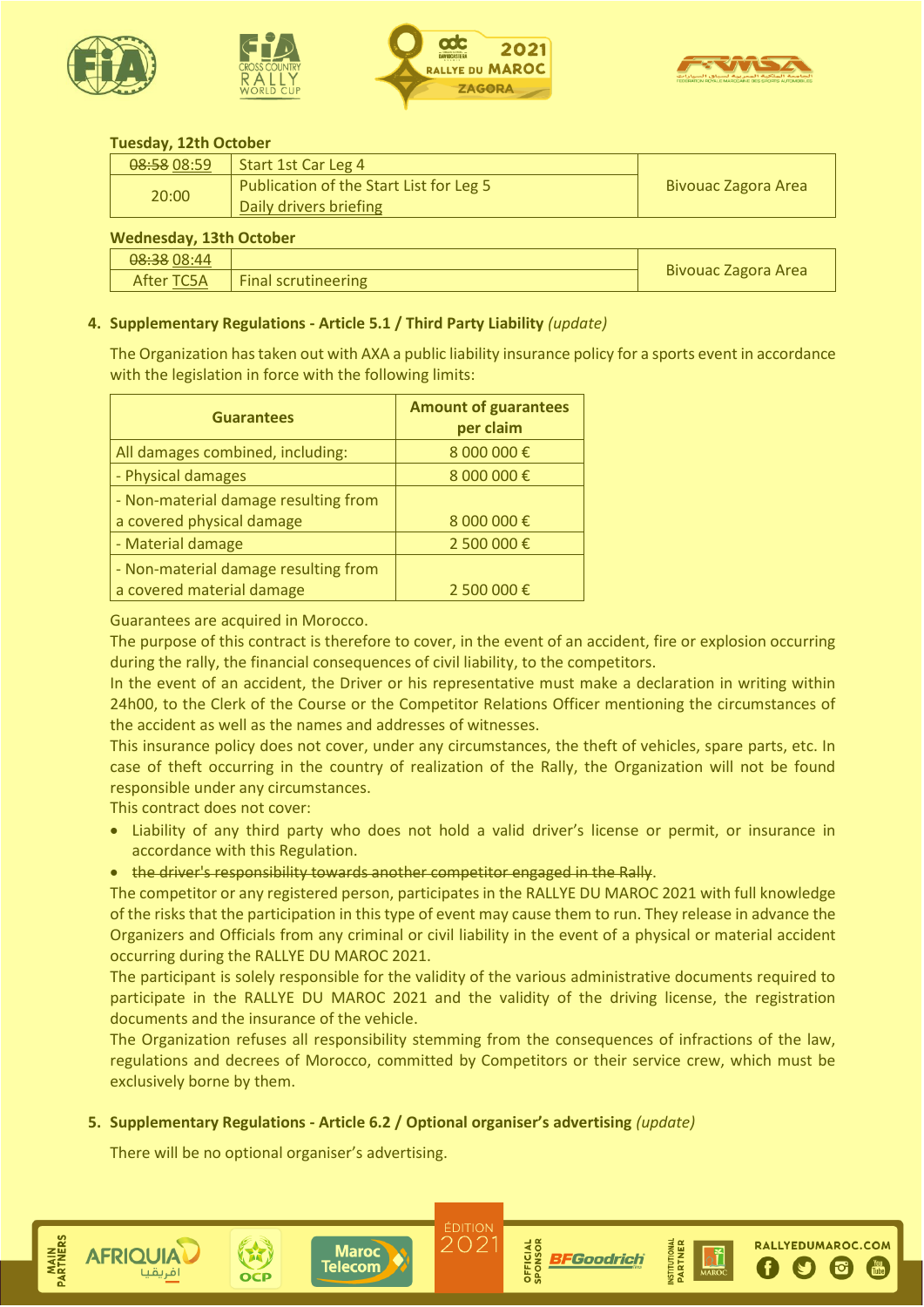







## **6. Supplementary Regulations - Article 8 / Fuel – Carburant & Article 11.10.5 / Commercial Filling Stations** *(update)*

With reference to article 55.1.1 of 2021 FIA CCRSR, please find below the list of commercial filling stations indicated in the road book where you find diesel and petrol 95:

| <b>Leg</b>     | <b>Liasion</b> | <b>Km</b> |  | <b>Leg</b>     | <b>Liasion</b> | <b>Km</b> |
|----------------|----------------|-----------|--|----------------|----------------|-----------|
|                | $\mathbf{1}$   | 11,35     |  | 3              | 1              | ٠         |
| $\overline{1}$ |                | 133,14    |  |                |                | 0,48      |
|                | $\overline{2}$ | ٠         |  |                |                | 35,96     |
|                |                | 79,69     |  |                | $\overline{2}$ | 37,08     |
|                | $\mathbf{1}$   | 87,96     |  |                |                | 47,98     |
|                |                | 139,23    |  |                |                | 107,48    |
| $\overline{2}$ |                | 150,14    |  | $\overline{4}$ | $\mathbf{1}$   | ٠         |
|                |                | 151,28    |  |                | $\overline{2}$ | ٠         |
|                |                | 187,19    |  | 5              | $\mathbf{1}$   | 11,35     |
|                | $\overline{2}$ | ٠         |  |                |                |           |
|                |                |           |  |                | $\overline{2}$ | -         |

## **7. Supplementary Regulations - Article 11.5 / Qualifying Stage** *(update)*

See programme (SR Art. 3).

The Qualifying Stage will be held as per article 33 and 34.3.3 of 2021 FIA CCRSR.

Each diagram of the Qualifying Stage road book will correspond to a waypoint with an opening radius of 100 meters and validation radius of 20 meters. Any infringement will be reported to the Stewards who will decide on a penalty at their discretion.

For each competitor, the maximum permitted lateness at the finish of the Qualifying Stage is 30 min. Any competitor who, having started the rally, fails to complete Leg 1 / Section 1 as required by the regulations will be given a fixed penalty of 1 hour.

Reconnaissance of the Qualifying Stage is not allowed.

No Assistance is allowed to go to the start and finish of the Qualifying Stage.

Any infringement to this point of the regulations will result in a penalty at the Stewards discretion.

### **8. Supplementary Regulations - Article 11.10.4 / Refuelling zone** *(update)*

According to article 55.1.1 of 2021 FIA CCR SR, the organiser has established a refuelling zone besides the Bivouac and considered as an official area.

Refuelling zone is open with the presence of fire appliance and appropriate safety measures as follows:

- 07<sup>th</sup> October 08:00 / 20:00h
- $\bullet$  08<sup>th</sup> October 08:00 / 22:00h
- 09-12<sup>th</sup> October 13:00 / 23:00h

According to article 55.1.6 of 2021 FIA CCR SR the Team is responsible for the refuelling and must protect the ground with an environmental mat.

### **9. Supplementary Regulations - Article 11.14 / Electronic Control of the Itinerary** *(update)*

The Organizer has established the use of waypoints (WP) as defined by article 2.40 and the complete requirements established on article 43 of the 2021 FIA CCR SR.

As an exception, each diagram of the Qualifying Stage road book will correspond to a waypoint with an opening radius of 100 meters and validation radius of 20 meters. Any infringement will be reported to the Stewards who will decide on a penalty at their discretion.

> ÉDITION 202









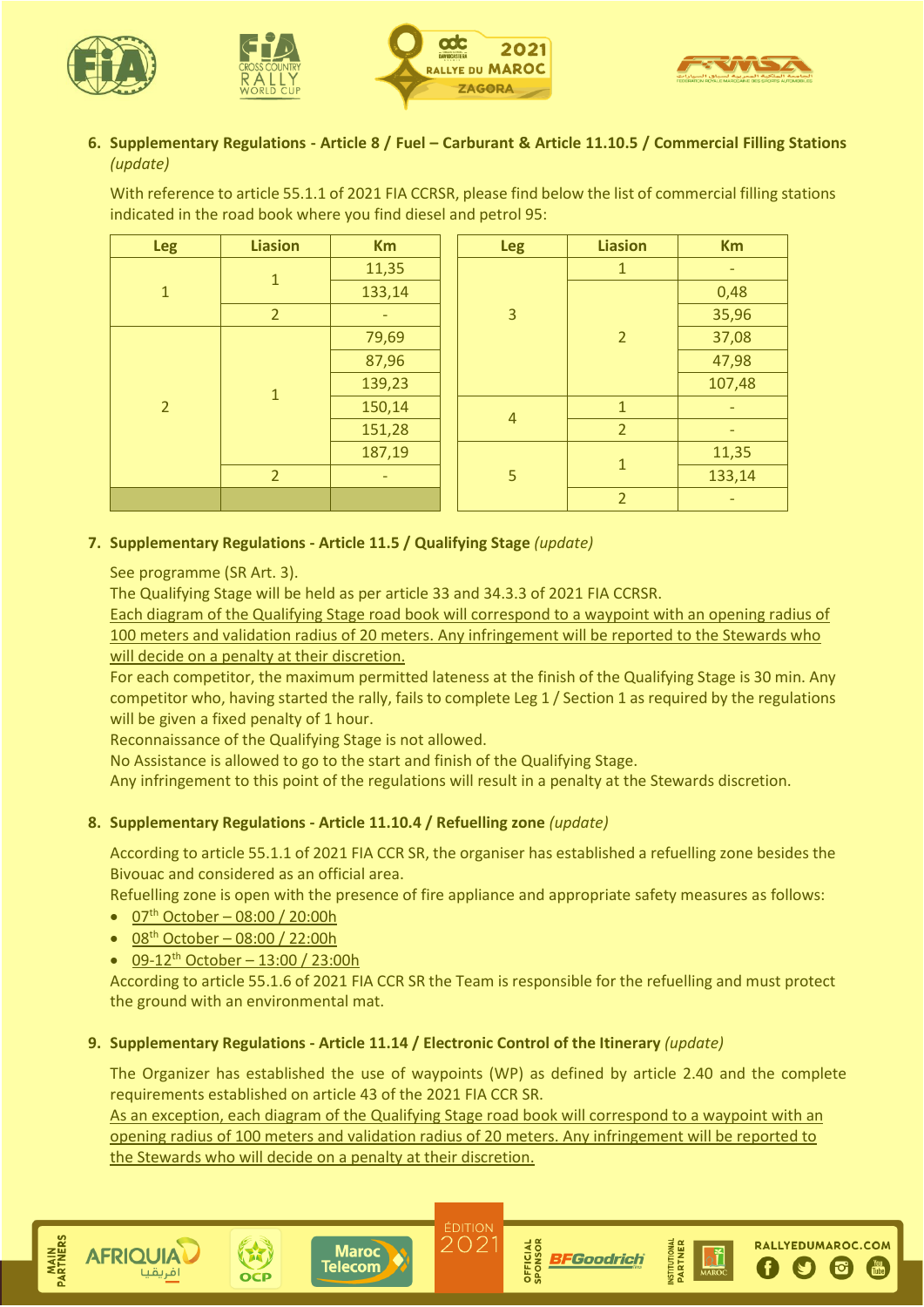







The passage of the vehicle through each waypoint is registered by the GPS and it will be shown in the screen the number associated to this diagram in the road book.

At the end of each Leg, the GPS will be inspected to control the validation of the road book waypoints. In the event of an infringement, the competitor will be penalised by the Clerk of the Course, and the penalties will be as stated in articles 43.1.6 and 49 of 2021 FIA CCR SR.

### **10. Supplementary Regulations - Article 11.17 / Automatic Check in Neutralisations** *(update)*

The start time at the end of neutralisations will be given by GPS.

Competitors will be allowed to enter the start zone 1 minute before their ideal time.

Any possible false start, particularly one made before the signal has been given, will be penalised as per article 42.5 of 2021 FIA CCRSR.

a) All the NEUs will be checked by the recording of passage times at the entry and exit WPs of each NEU, with the data contained in the compulsory GPS for all race vehicles.

b) The neutralisation times will be written in the Road Book and registered in the GPS which will indicate once the entry WP of the Neutralisation has been validated. Once this point has been validated, the time of entry in the NEU in h, mins, s will be shown on the GPS and a countdown will start, with the time allowed for the NEU.

c) 100 m before the end WP of the NEU, there will be a yellow panel with a clock black flag, the competitor may only cross this panel in the 60 last seconds of the time allowed for the NEU in question. About 100 m after the yellow panel, a red panel will indicate the point where the WP signals the end of the NEU.

d) The control of the respect of the target times for the NEU are the sole responsibility of the crew; If there is a divergence between the NEU entry/exit panels and the NAV-GPS, the information given by the NAV-GPS will prevail.

### **11.Supplementary Regulations - Article 11.20 / Special stages maximum time** *(new)*

| <b>SS</b>         | Length          | Maximum time* | <b>Corresponding</b><br>average speed |
|-------------------|-----------------|---------------|---------------------------------------|
|                   | (hh:mm)<br>(km) |               | (km/h)                                |
| SS <sub>1</sub> A | 11,11           | 00:30h        | 22,220                                |
| SS <sub>1</sub> B | 288,06          | 06:00h        | 48,010                                |
| SS <sub>2</sub>   | 333,93          | 07:00h        | 47,704                                |
| SS <sub>3</sub>   | 340,47          | 07:00h        | 48,639                                |
| <b>SS4</b>        | 367,43          | 07:30h        | 48,991                                |
| SS <sub>5</sub>   | 290,46          | 06:00h        | 48,410                                |

#### **12.Supplementary Regulations - Article 11.21 / Maximum time at a PC or neutralization zone** *(new)*

| <b>SS</b>         | PC / NEU        | <b>Maximum time*</b> |         |
|-------------------|-----------------|----------------------|---------|
|                   | <b>Ref</b>      | km                   | (hh:mm) |
| SS <sub>1</sub> B | PC1             | 175,93               | 05:39h  |
|                   | <b>NEU OUT</b>  | 247,87               | 06:00h  |
| SS <sub>2</sub>   | <b>NEU OUT</b>  | 222,99               | 06:40h  |
|                   | PC <sub>2</sub> | 298,95               | 07:00h  |
| SS <sub>3</sub>   | <b>NEU OUT</b>  | 224,27               | 06:36h  |
| SS <sub>4</sub>   | <b>NEU OUT</b>  | 225,69               | 06:36h  |
| SS <sub>5</sub>   | PC <sub>1</sub> | 178,99               | 05:41h  |
|                   | <b>NEU OUT</b>  | 250,67               | 06:00h  |

For each competitor, maximum time at a PC will be obtained by adding the respective starting time for the selective section and the time mentioned above for that PC / NEU, both in hours: minutes format.









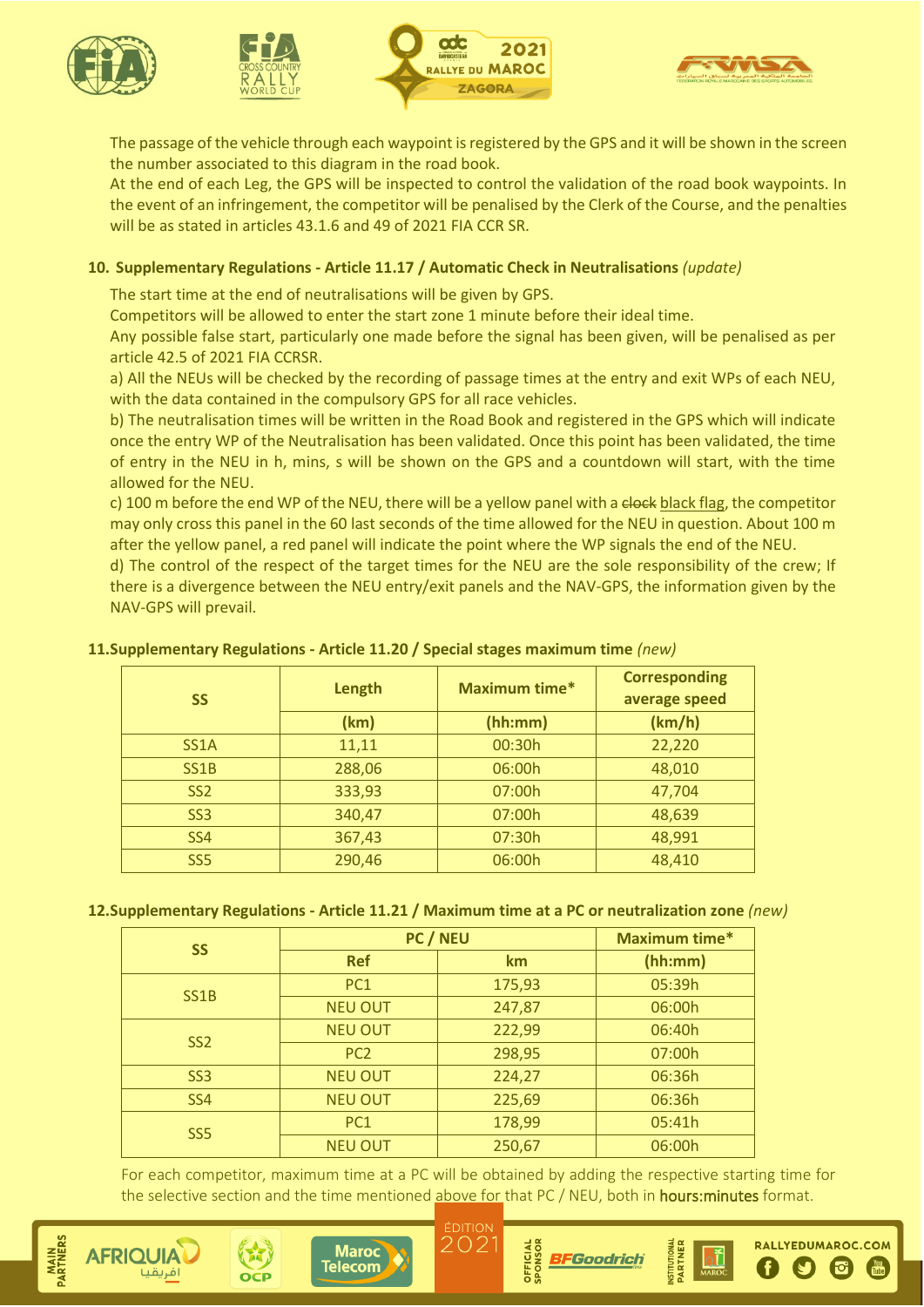







# **13.Supplementary Regulations – Appendix 1 / Itinerary** *(update)*

| Leg 1 / Section 1  |                                |        |        |         |                          | Friday 8 October 2021 |  |
|--------------------|--------------------------------|--------|--------|---------|--------------------------|-----------------------|--|
| Sunrise 07:21      |                                |        |        |         |                          | <b>Sunset 19:00</b>   |  |
| TC                 | Location                       | SS     | Liason | Total   | Target                   | 1st car               |  |
| <b>SS</b>          |                                | km     | km     | km      | time                     | due                   |  |
| $\mathbf{0}$       | Start (Bivouac)                |        |        |         |                          | 16:04                 |  |
| 1                  | <b>TC before SS1A</b>          |        | 13.00  | 13,00   | 00:30                    | 16:34                 |  |
| <b>DSS1A</b>       | <b>SS1A (Qualifying Stage)</b> |        |        |         | (00:05)                  | 16:39                 |  |
| ASS <sub>1</sub> A |                                | 11.11  |        |         | expected time of arrival | (16:47)               |  |
| 1A                 | Arrival (Bivoauc)              |        | 13,42  | 24,53   | 00:30                    | (17:17)               |  |
|                    | <b>Service A (Bivouac)</b>     |        |        |         |                          |                       |  |
|                    | <b>LEG 1/SECTION 1 TOTALS</b>  | 11.11  | 26.42  | 37.53   |                          |                       |  |
|                    |                                | 29.60% | 70.40% | 100.00% |                          |                       |  |

| Leg 1 / Section 2  |                                 |          |          |           |                          | <b>Saturday 9 October 2021</b> |  |
|--------------------|---------------------------------|----------|----------|-----------|--------------------------|--------------------------------|--|
| Sunrise 07:21      |                                 |          |          |           |                          | <b>Sunset 18:59</b>            |  |
| TC                 | Location                        | SS       | Liason   | Total     | Target                   | 1st car                        |  |
| <b>SS</b>          |                                 | km       | km       | km        | time                     | due                            |  |
| 1B                 | Start (Bivouac)                 |          |          |           |                          | 09:14                          |  |
| 1 <sub>C</sub>     | TC before SS1B1                 |          | 142.71   | 142,71    | 02:15                    | 11:29                          |  |
| DSS1B <sub>1</sub> | SS1B1                           |          |          |           | (00:05)                  | 11:34                          |  |
| PC <sub>1</sub>    |                                 | 175,93   |          |           |                          |                                |  |
| <b>T3/T4 RZ</b>    | Refuelling Zone (T3/T4 only)    | 175.93   |          |           |                          |                                |  |
|                    | Distance to next refuel         | (89, 78) | (33, 16) | (122, 94) |                          |                                |  |
| ASSIB1             |                                 | 225,52   |          |           | expected time of arrival | (14:14)                        |  |
|                    | <b>Neutralization Zone</b>      |          |          |           |                          |                                |  |
| DSS1B <sub>2</sub> | SS1B2                           |          | 22,35    | 247,87    |                          | (14:39)                        |  |
| ASSIB2             |                                 | 40,19    |          |           | expected time of arrival | (15:06)                        |  |
| 1 <sub>D</sub>     | Arrival (Bivoauc)               |          | 10,81    | 51,00     | 00:40                    | (15.46)                        |  |
|                    | <b>Service B (Bivouac)</b>      |          |          |           |                          |                                |  |
|                    | <b>LEG 1 / SECTION 2 TOTALS</b> | 288,06   | 153,52   | 441,58    |                          |                                |  |
|                    |                                 | 65.23%   | 34.77%   | 100.00%   |                          |                                |  |

| Leg <sub>2</sub>    |                              |          |         |           |                          | Sunday 10 October 2021 |  |
|---------------------|------------------------------|----------|---------|-----------|--------------------------|------------------------|--|
| Sunrise 07:22       |                              |          |         |           |                          | <b>Sunset 18:58</b>    |  |
| <b>TC</b>           | Location                     | SS       | Liason  | Total     | Target                   | 1st car                |  |
|                     |                              |          |         |           |                          |                        |  |
| <b>SS</b>           |                              | km       | km      | km        | time                     | due                    |  |
| 1E                  | Start (Bivouac)              |          |         |           |                          | 08:44                  |  |
| $\overline{2}$      | <b>TC before SS2</b>         |          | 211.35  | 211,35    | 03:00                    | 11:44                  |  |
| <b>DSS2</b>         | SS <sub>2</sub>              |          |         |           | (00:05)                  | 11:49                  |  |
| PC <sub>1</sub>     |                              | 79.29    |         |           |                          |                        |  |
| <b>T3/T4 RZ</b>     | Refuelling Zone (T3/T4 only) | 222,99   |         |           |                          |                        |  |
| $\overline{2}$      | Distance to next refuel      | (110.94) | (62,08) | (173, 02) |                          |                        |  |
| PC <sub>2</sub>     |                              | 298,95   |         |           |                          |                        |  |
| ASS <sub>2</sub>    |                              | 333.93   |         |           | expected time of arrival | (15:51)                |  |
| 2A                  | Arrival (Bivoauc)            |          | 62.08   | 396.01    | 01:15                    | (17:06)                |  |
|                     | <b>Service C (Bivouac)</b>   |          |         |           |                          |                        |  |
| <b>LEG 2 TOTALS</b> |                              | 333.93   | 273.43  | 607.36    |                          |                        |  |
|                     |                              | 54.98%   | 45.02%  | 100.00%   |                          |                        |  |









 $\overset{\text{ÉDITION}}{2021}$ 



RALLYEDUMAROC.COM

 $0000$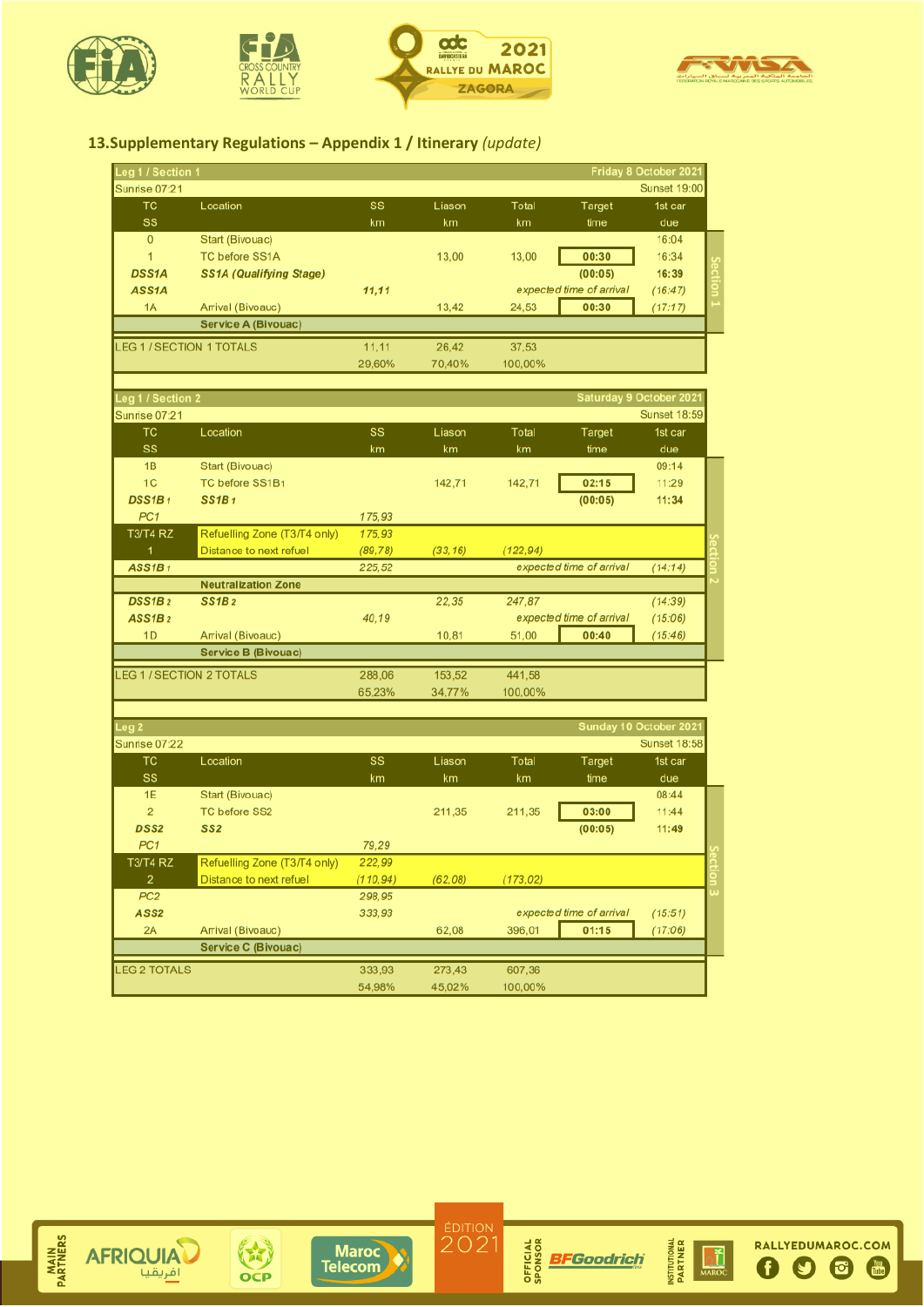







| Leg <sub>3</sub>                   |                                                         |                            |                    |                     | Monday 11 October 202    |                                |  |
|------------------------------------|---------------------------------------------------------|----------------------------|--------------------|---------------------|--------------------------|--------------------------------|--|
| <b>Sunrise 07:23</b>               |                                                         |                            |                    |                     |                          | <b>Sunset 18:57</b>            |  |
| тc<br>SS                           | Location                                                | SS<br>km                   | Liason<br>km       | Total<br>km         | Target<br>time           | 1st car<br>due                 |  |
| 2B                                 | <b>Start (Bivouac)</b>                                  |                            |                    |                     |                          | 09:44                          |  |
| 3                                  | <b>TC before SS3A</b>                                   |                            | 75,54              | 75,54               | 01:20                    | 11:04                          |  |
| <b>DSS3A</b>                       | SS <sub>3</sub> A                                       |                            |                    |                     | (00:05)                  | 11:09                          |  |
| PC <sub>1</sub>                    |                                                         | 24,45                      |                    |                     |                          |                                |  |
| ASS3A                              |                                                         | 211,02                     |                    |                     | expected time of arrival | (13:30)                        |  |
|                                    | <b>Neutralization Zone</b>                              |                            |                    |                     |                          |                                |  |
| <b>T3/T4 RZ</b><br>3               | Refuelling Zone (T3/T4 only)<br>Distance to next refuel | 211,02<br>(116, 20)        | 13.25<br>(200, 49) | 224,27<br>(316, 69) |                          |                                |  |
| <b>DSS3B</b>                       | SS <sub>3</sub> B                                       |                            | 13,25              | 224,27              |                          | (13:55)                        |  |
| ASS3B                              |                                                         | 116,20                     |                    |                     | expected time of arrival | (15:12)                        |  |
| 3A                                 | Arrival (Bivoauc)                                       |                            | 187,24             | 303,44              | 03:00                    | (18:12)                        |  |
|                                    | <b>Service D (Bivouac)</b>                              |                            |                    |                     |                          |                                |  |
| <b>LEG 3 TOTALS</b>                |                                                         | 340,47                     | 262,78             | 603.25              |                          |                                |  |
|                                    |                                                         | 56,44%                     | 43,56%             | 100,00%             |                          |                                |  |
|                                    |                                                         |                            |                    |                     |                          |                                |  |
| Leg 4                              |                                                         |                            |                    |                     | Tuesday 12 October 202   |                                |  |
| Sunrise 07:23<br>TC                | Location                                                | SS                         | Liason             | Total               | Target                   | <b>Sunset 18:55</b><br>1st car |  |
| SS                                 |                                                         | km                         | km                 | km                  | time                     | due                            |  |
| 3B                                 | <b>Start (Bivouac)</b>                                  |                            |                    |                     |                          | 08:59                          |  |
| 4                                  | <b>TC before SS4</b>                                    |                            | 118.09             | 118.09              | 02:00                    | 10:59                          |  |
| DSS4                               | SS4                                                     |                            |                    |                     | (00:05)                  | 11:04                          |  |
| PC <sub>1</sub>                    |                                                         | 41,44                      |                    |                     |                          |                                |  |
| <b>T3/T4 RZ</b>                    | Refuelling Zone (T3/T4 only)                            | 224,27                     |                    |                     |                          |                                |  |
| 4                                  | Distance to next refuel                                 | (143, 16)                  | (60, 78)           | (203.94)            |                          |                                |  |
| ASS4                               |                                                         | 367,43                     |                    |                     | expected time of arrival | (15:28)                        |  |
| 4A                                 | Arrival (Parc Fermé)                                    |                            | 60,78              | 428,21              | 01:30                    | (16:58)                        |  |
|                                    | <b>Service E (Bivouac)</b>                              |                            |                    |                     |                          |                                |  |
| <b>LEG 4 TOTALS</b>                |                                                         | 367,43                     | 178,87             | 546,30              |                          |                                |  |
|                                    |                                                         | 67,26%                     | 32,74%             | 100,00%             |                          |                                |  |
| Leg <sub>5</sub>                   |                                                         |                            |                    |                     | Wednesday 13 October 202 |                                |  |
| Sunrise 07:24                      |                                                         |                            |                    |                     |                          | <b>Sunset 18:54</b>            |  |
| ТC                                 | Location                                                | SS                         | Liason             | Total               | Target                   | 1st car                        |  |
| SS                                 |                                                         | km                         | km                 | km                  | time                     | due                            |  |
| 4B                                 | Start (Bivouac)                                         |                            |                    |                     |                          | 08:44                          |  |
| 5                                  | <b>TC before SS5A</b>                                   |                            | 142,71             | 142,71              | 02:15                    | 10:59                          |  |
| <b>DSS5A</b>                       | SS <sub>5</sub> A                                       |                            |                    |                     | (00:05)                  | 11:04                          |  |
| PC <sub>1</sub><br><b>T3/T4 RZ</b> | Refuelling Zone (T3/T4 only)                            | 178,99<br>178,99           |                    |                     |                          |                                |  |
| 5 <sup>5</sup>                     | Distance to next refuel                                 | (39, 79)                   | (33, 15)           | (72, 94)            |                          |                                |  |
| ASS5A                              |                                                         | 228,33                     |                    |                     | expected time of arrival | (13:46)                        |  |
|                                    | <b>Neutralization Zone</b>                              |                            |                    |                     |                          |                                |  |
| <b>DSS5B</b>                       | SS <sub>5</sub> B                                       |                            | 22,34              | 250,67              |                          | (14:11)                        |  |
| ASS5B                              |                                                         | 39,79                      |                    |                     | expected time of arrival | (14:37)                        |  |
| 5A                                 | Arrival (Parc Fermé)                                    |                            | 10,81              | 50,60               | 00:40                    | (15:17)                        |  |
| <b>LEG 5 TOTALS</b>                |                                                         | 290,46                     | 153,52             | 443,98              |                          |                                |  |
|                                    |                                                         | 65,42%                     | 34,58%             | 100,00%             |                          |                                |  |
|                                    |                                                         | <b>TOTALS OF THE RALLY</b> |                    |                     |                          |                                |  |
|                                    |                                                         | <b>SS</b>                  | <b>Liaison</b>     | <b>Total</b>        |                          | %                              |  |
|                                    | Leg 1 (2 SS)                                            | 299,17                     | 179,94             | 479,11              |                          | 62,44%                         |  |
|                                    | Leg 2 (1 SS)                                            | 333,93                     | 273,43             | 607,36              | % of                     | 54,98%                         |  |
|                                    | Leg 3 (1 SS)                                            | 340,47                     | 262,78             | 603,25              | <b>Special</b>           | 56,44%                         |  |
|                                    | Leg $4(1SS)$                                            | 367,43                     | 178,87             | 546,30              | <b>Stages</b>            | 67,26%                         |  |
|                                    | Leg 5 (1 SS)                                            | 290,46                     | 153,52             | 443,98              |                          | 65,42%                         |  |





Total - 5 SS



1631,46

1048,54



2680,00



You<br>Tuhe

60,88%